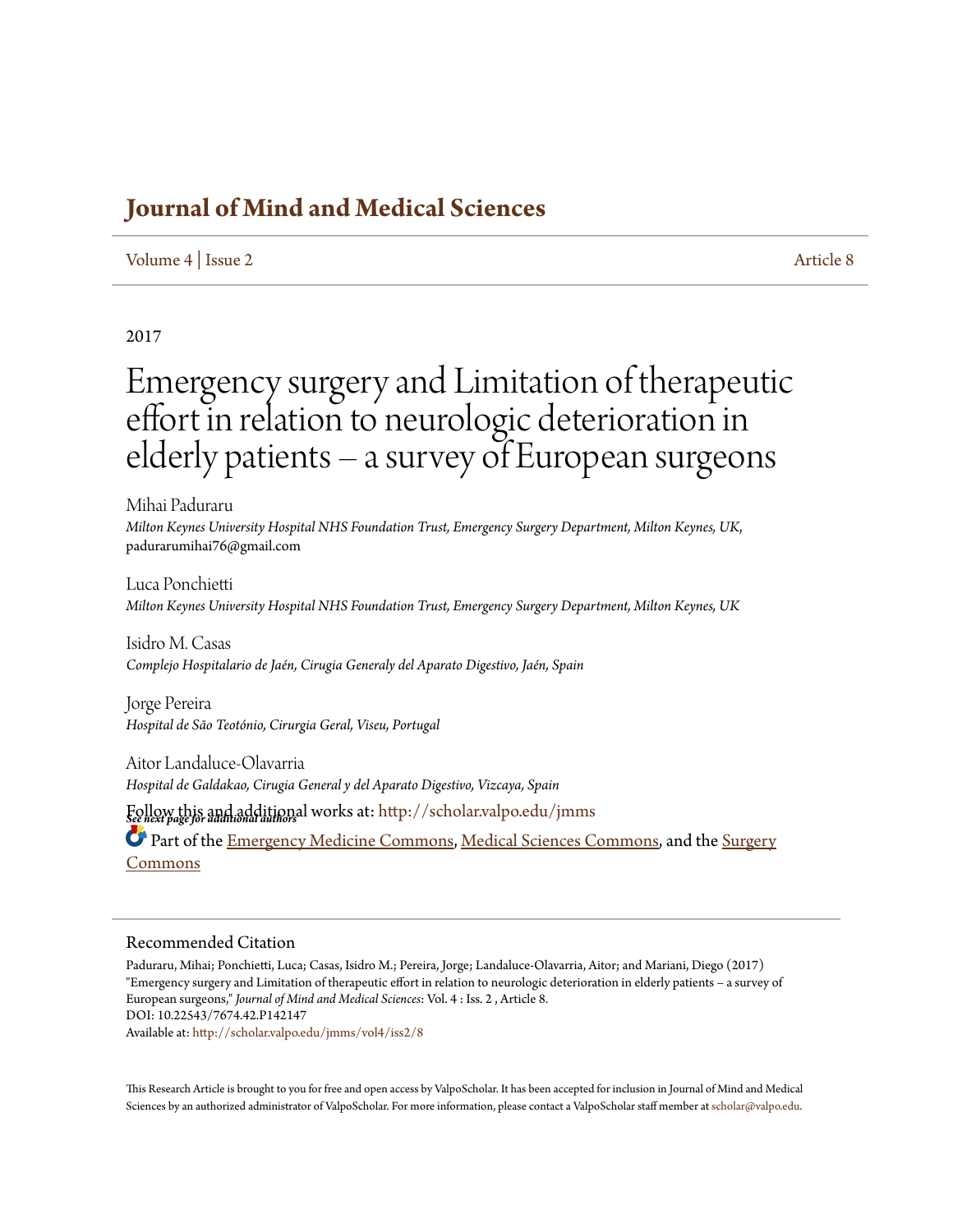## Emergency surgery and Limitation of therapeutic effort in relation to neurologic deterioration in elderly patients – a survey of European surgeons

#### **Cover Page Footnote**

We would like to express our gratitude to AEC (Asociacion Española de Cirujanos) and ESTES (European Society for Trauma and Emergency Surgery) for their cooperation in distributing the two questionnaires and to Melanie Radcliff, BA, Dip CG, for revising the English version of this article.

#### **Authors**

Mihai Paduraru, Luca Ponchietti, Isidro M. Casas, Jorge Pereira, Aitor Landaluce-Olavarria, and Diego Mariani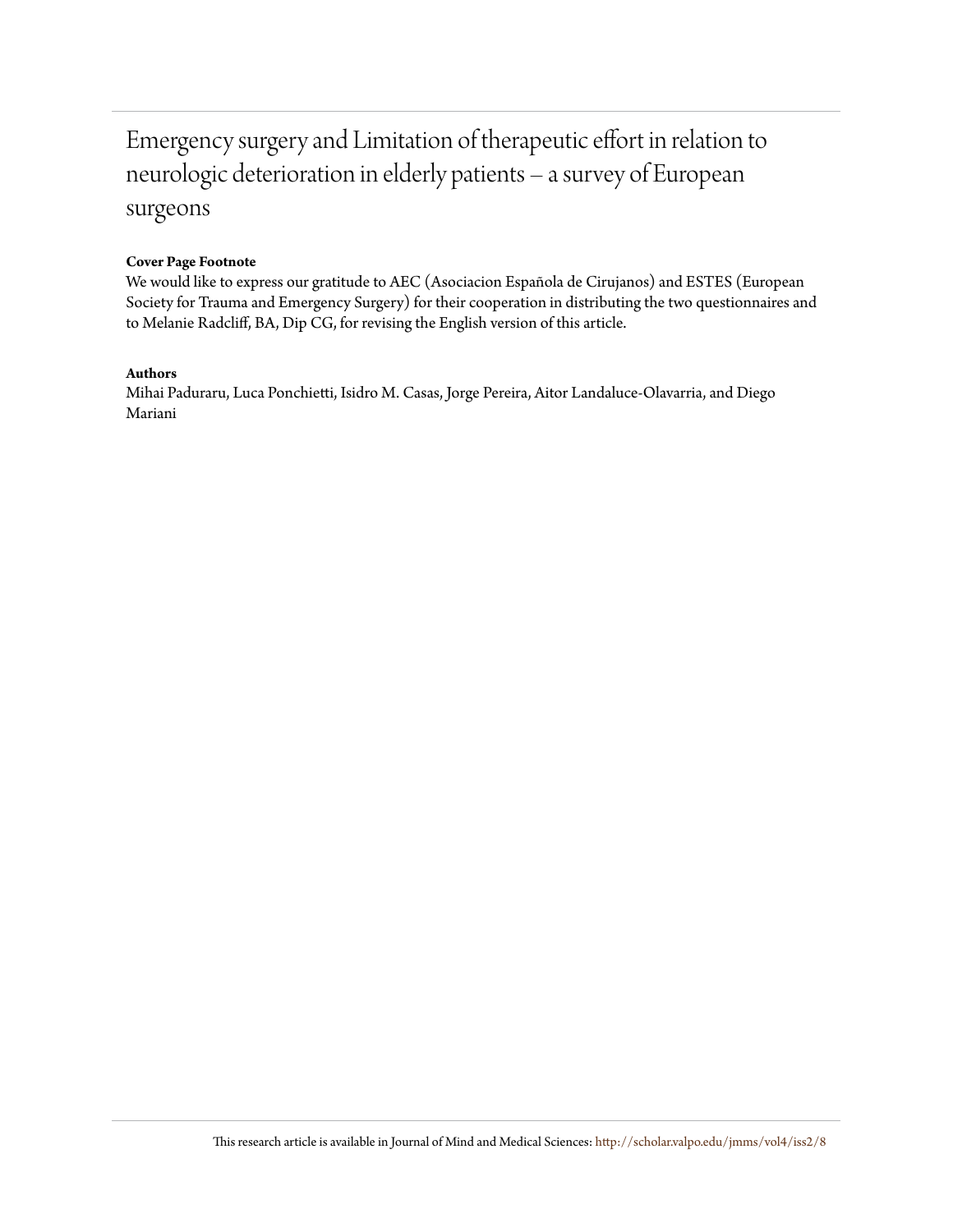# *Research Article*

## Emergency surgery and Limitation of therapeutic effort in relation to neurologic deterioration in elderly patients – a survey of European surgeons

**Mihai Păduraru<sup>1</sup> , Luca Ponchietti<sup>1</sup> , Isidro M. Casas<sup>2</sup> , Jorge Pereira<sup>3</sup> , Aitor Landaluce-Olavarria<sup>4</sup> , Diego Mariani<sup>5</sup>**

<sup>1</sup>Milton Keynes University Hospital NHS Foundation Trust, Emergency Surgery Department, Milton Keynes, UK <sup>2</sup>Complejo Hospitalario de Jaén, Cirugia Generaly del Aparato Digestivo, Jaén, Spain

<sup>3</sup>Hospital de São Teotónio, Cirurgia Geral, Viseu, Portugal

<sup>4</sup>Hospital de Galdakao, Cirugia General y del Aparato Digestivo, Vizcaya, Spain

<sup>5</sup>Azienda Ospedaliera di Legnano, General Surgery Department, Legnano, Italy

Abstract Background. In emergency surgery, a very heterogeneous approach is required in the decision making process, especially when considering the patient's postoperative quality of life as well as medical, ethical, and legal factors. In some cases, the presence of an Advance Directive (AD) form may potentially help resolve the surgeon's dilemma.

> Objectives. The primary objective of this survey was to investigate the opinions of surgeons across a representative cross-section of European countries regarding the decision making process using a specific case scenario so as to identify similarities and differences in practice. A secondary objective was to identify the possibility of establishing a more uniform approach and best practice.

> Method. A survey was conducted of surgeons from a range of European countries. Questionnaires were designed to obtain an overview of decision making in relation to the Limitation of Therapeutic Effort (LTE) using a specific case study and the level of awareness and practical use of ADs. Surveys were distributed via email to the members of the ESTES (European Society for Trauma and Emergency Surgery) and AEC (Association of Spanish surgeons), with voluntary, anonymous participation.

> Conclusions. Clear and additional support in the form of legal and ethical guidance with clinical protocols for surgical practice in such case scenarios is necessary. Wider use of ADs, together with education about their role and support for patients and relatives, would benefit the type of patient described in our scenario. A multidisciplinary team should play a more active role in decision making in order to avoid surgical procedures that are potentially futile. The concepts of LTE and Quality of life need a broader understanding among surgeons as well as more consistent application.

#### **Keywords:** Limitation of therapeutic effort, advance directive, geriatric emergency surgery, irreversible neurological deterioration papules, pustules, nodules and sometimes hematic or meliceric crusts, located on the face, trunk, neck, arms

**Case Report**

Correspondence should be addressed to: Mihai Păduraru; e-mail: [mihai.paduraru@mkuh.nhs.uk](mailto:mihai.paduraru@mkuh.nhs.uk)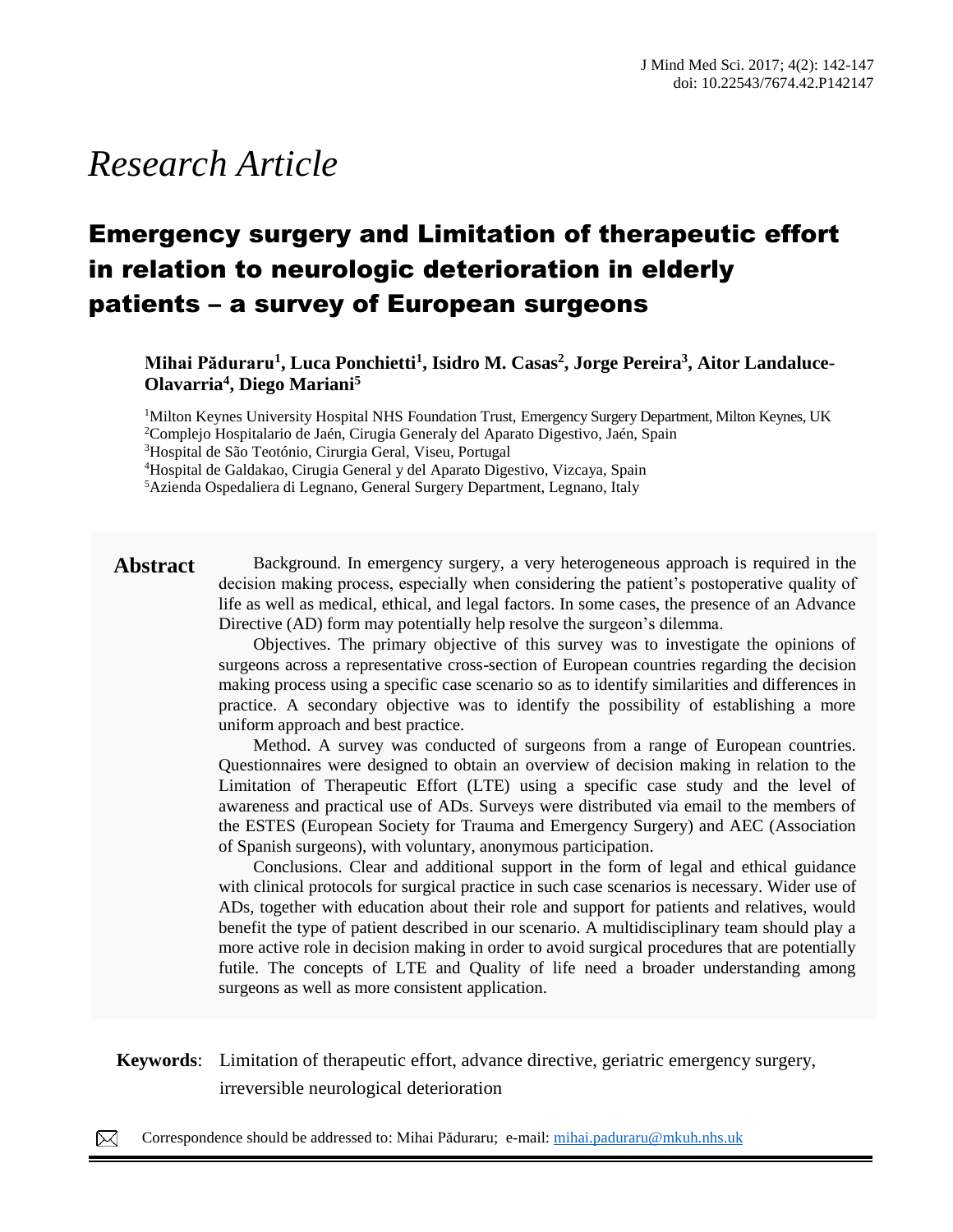### **Introduction**

Limitation of Therapeutic Effort (LTE) has become an acceptable option (and legally acknowledged) within clinical practice, especially where critical care is required. LTE refers to either withholding or withdrawing life sustaining treatment, with each procedure carrying different implications (1). Undeniably, the practice evokes controversy from an ethical and resource management point of view. Furthermore, given the advances in medical practice and the increased capacity to 'prolong' life, the surgeon may be faced with a conflict between prolonging life and consideration for the patient's wishes and dignity (2).

In surgical practice, two opposing approaches are identifiable: the more interventionist approach (trying to save life and resolve exclusively the issue of the illness, taking into account the surgical indication) and the more conservative approach (a reluctance to use the operative option due to the surgical risk, especially when considering the patient's post-operative quality of life). Tools for Surgical Risk assessment such as P-POSSUM offer a pre-operative prediction for mortality and morbidity based on a patient's physiological status and the operative severity for the condition (3). Such assessments help guide the surgeon in deciding whether the patient is "fit" or "not fit" for surgery.

However such tools do not include the patient's neurological status or any concept/criteria in relation to quality of life in the risk calculation. In addition, the decision making process is strongly influenced by the patient's wishes and/or those of relatives, when the patient is unable to express them directly, for example in cases of severe, irreversible neurological deterioration.

Thus, the decision making process involves a number of factors: medical, ethical and legal, yet must also be guided by the fundamental concept of medicine:

"Primum non nocere" (first do no harm). Is it not harmful a carry out a futile surgical operation or to prolong life just because it is possible?

An Advance Directive (AD)—also known as a living will, personal directive, advance decision, medical directive, or advance statement—is a document in which individuals specify what actions they want carried out for their health in the event that they are no longer able to make decisions for themselves at some future point in time. The AD may also specify a designated agent to make health care decisions in case of temporary or permanent mental incapacity. It may serve as a legal document or may take the status of being legally 'persuasive'. The presence of an 'Advance Directive' or its equivalent from the patient is a potential means of resolving the surgeon's dilemma. However, such directives may still be contrary to the surgeon's professional judgment; in many instances, patients have not prepared an AD.

#### **Objectives**

The primary objective of this survey was to investigate the opinions of surgeons across a representative cross-section of European countries, with regard to: practice and the decision making issues faced when presented with a 'typical' case scenario; identifying similarities and differences in practice, establishing the possible rationale for these – medical, legal and/or ethical. A secondary objective was to recommend a more uniform approach and best practice.

#### **Materials and methods**

A survey was conducted of surgeons from a range of European countries. Two separate questionnaires were designed (1) to obtain an overview of decision making in relation to LTE (using a specific case study), and (2) to assess the level of awareness and practical use of ADs. A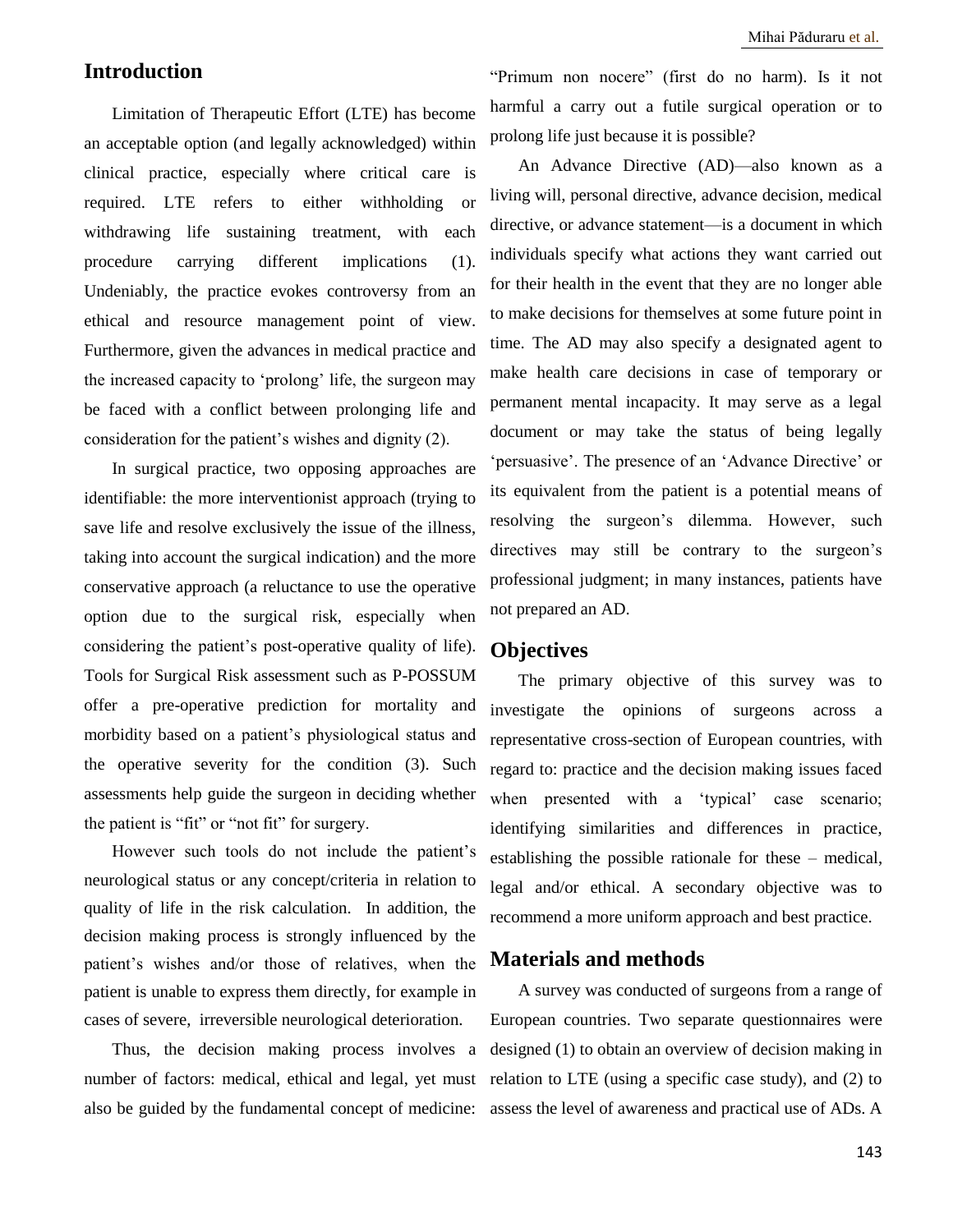and/or differences in approaches.

case scenario: a patient of advanced age (85+), with severe, chronic, and irreversible cognitive impairment who required emergency surgery for acute abdominal issues. The questionnaires were created via Google Drive Forms and distributed via email to the members of: 1) AEC (Association of Spanish surgeons), and 2) ESTES (European Society for Trauma and Emergency Surgery) between July 2015 - June 2016 and June – October 2016, with voluntary and anonymous participation. See Appendices 1 and 2 for copies of the questionnaires. Both questionnaires were reviewed and approved by the Ethical Committees of AEC and ESTES before distribution.

#### **Results**

A total of 272 completed questionnaires were returned from surgeons in 28 countries; 189 for the first questionnaire (Q1) and 83 from the second (Q2). Respondent's experience as a practitioner ranged from 1 to 52 years, with the average being 16 years. Almost 70 percent (69.8%) of responses to Q1 were from Spanish surgeons.

Only 38.6% of respondents from Q1 thought ADs were part of the legal system in their country, compared to 73.5% in Q2. However, the experience of using them was similar, but limited, at 30.2% and 21.7% respectively.

In the absence of an AD, only 20% of surgeons from Q1 were willing to operate on the patient, whilst the 63.9%. The three main reasons for the decision of developing future guidelines or consensus in this field. whether or not to operate were categorized as ethical,

secondary objective was to identify any similarities results of relatives' wishes played a significant role for Questionnaire items were given in the context of a decision whereas only 39.7% answering Q2 indicated so. surgeons in Q1, with 63.5% saying it affected their

> An additional question was asked of surgeons in Q2 in relation to the role of MDT (multidisciplinary team). The majority thought that the decision making process in the given case scenario should be a joint one.

> Finally surgeons were asked as to whether they felt restricted in their current working practice when making a decision of this type about a patient. Respondents in Q2 felt greater restriction (55.4%) than those in Q1 (29.1%). However both groups largely agreed that changes were needed in order to clarify the process (73.5% and 77.1% respectively).

> When asked what changes they thought necessary, the most common response was for clearer guidelines, protocols, or directives at either national or hospital level, to support the surgeon and reduce the need for subjective judgment. In addition, many respondents thought that awareness regarding ADs needed to be raised, with both health care professionals and the general public educated about the importance of such directives.

#### **Discussion**

percentage was three times higher for Q2 surgeons at population within Europe help identify the need for The involvement of two official professional institutions (ACE and ESTES) and a wide cross-section of surgeons' opinion from a range of European countries represent strengths of this study. Furthermore, the number and diversity of respondents across countries producing fully completed questionnaires as well as the relevance of the theme in the current context of the aging

professional and/or as a result of relatives' wishes. The the survey, there were a higher proportion of responses When comparing the first and the second versions of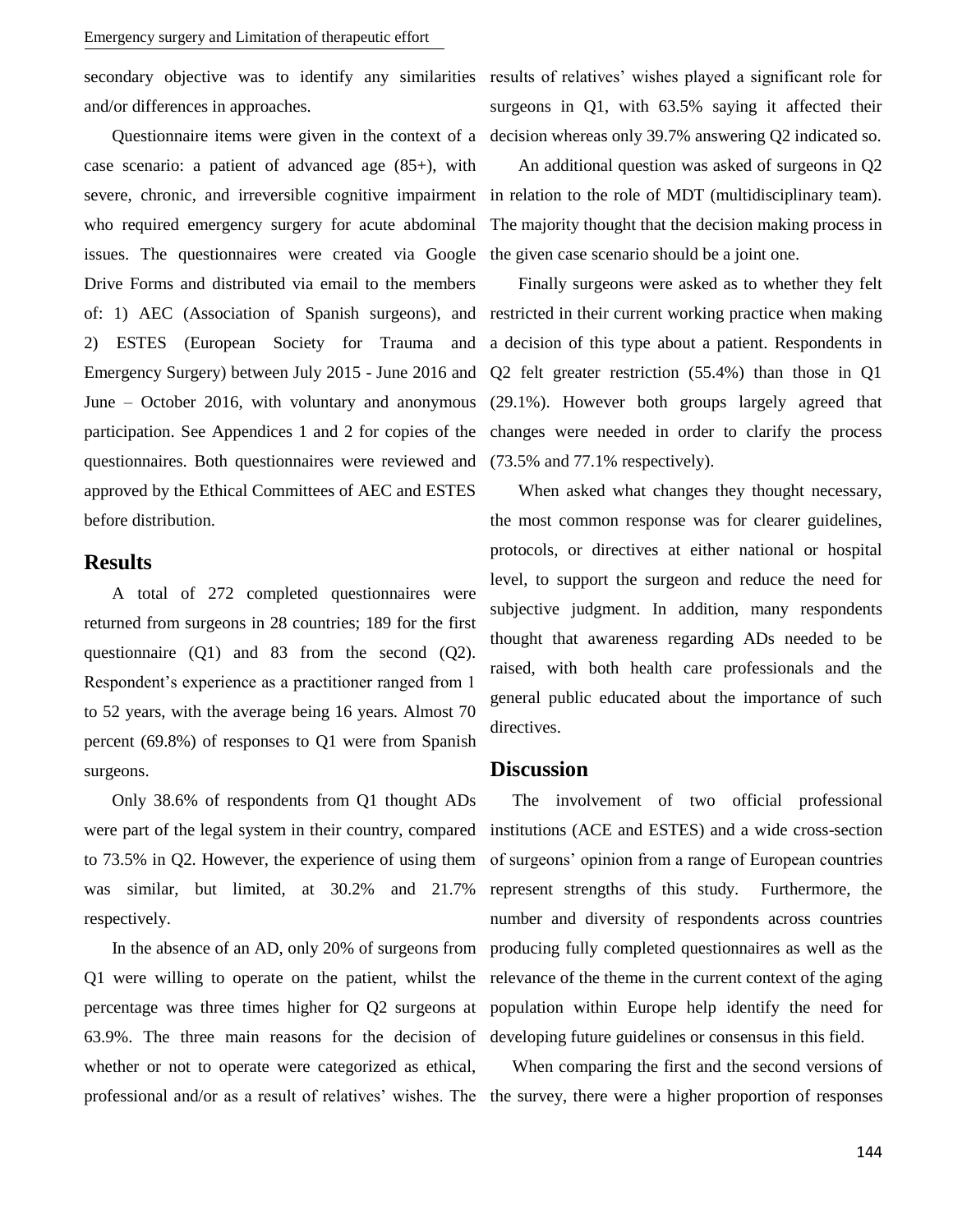from Spanish surgeons in the former. This might be decisions at a very general level, rather than ones related explained by the effective collaboration and distribution specifically to surgical intervention. of the first questionnaire through AEC, due to the first potential bias could be seen as a limitation of the study, although the responses received were still valuable in the overall context of the survey.

The second questionnaire was implemented to respondents and gave the authors the opportunity to insert a question regarding the use of MDT. Although these minor changes may have contributed to different responses to several questions across the two questionnaires, we believe it was more likely due to the overrepresentation of Spanish surgeons responding to Q1. The results do, however, suggest a role for cultural, concern. Even though our survey did not ask if surgeons political, and religious influences on the decision making process.

this was not an unfamiliar situation.

We found three comparable studies to ours in a PubMed search of the literature; two were questionnairebased surveys, both giving surgeons a similar hypothetical case scenario of an elderly patient with dementia and an acute life threatening condition (4, 5). The third was an interview-based survey of surgeons regarding more general ethical dilemmas (6, 7). Two of the surveys however were based on very small sample important factor in their decision making. sizes of 10 and 23 respondents (5, 6) and limited to a

author's residing and working in Spain at that time. This above, we found wide differences of opinion as to address this imbalance of country-of-origin of before operation - advanced, chronic, irreversible Based on our results as well as those mentioned whether or not to operate, despite presenting a case where the criteria appear to be less debatable with regard to patient quality of life, i.e. the most that can be achieved in a surgical patients is a return to the status neurological deterioration. Our finding of between 20 and 60% of surgeons choosing to operate encompass those of Gallagher et al. (5), who reported 37%. All three surveys also identified relative's wishes and/or 'social consensus' as being significant influencers.

The interpretation of the results is also limited by a would not. Gallagher et al. found 30%, Richter et al. (4) defined case scenario about which surgeons were asked commented 'a relatively large number of doctors would to respond. This is not an uncommon method to use in not act according to the explicit wishes of the patient,' order to provide specific focus (4, 5) and it was clear and in a more recent survey of the Eastern Association from some of the comments made by respondents that for the Surgery of Trauma members (7), only 60% relied Compliance with patient's wishes is also an area for would respect or abide by an AD, other surveys have demonstrated that a substantial percentage of surgeons on ADs.

> Whilst the presence of ADs may hypothetically appear to resolve some issues, the apparent lack of their use and status in practice suggests a different story. Religious, cultural, and family influences play a substantial role and, in some circumstances, conflict with the opinion of the surgeon. Interestingly, none of the surgeons in our survey cited resources/costs as an

specific country. The other compared opinions of experience may play an important role in the process. respondents from three European countries on factors Martin et al. (7) found 'being comfortable' with making affecting decision making in relation to end of life a decision increased with experience, and other factors Finally, it has been suggested that physician clinical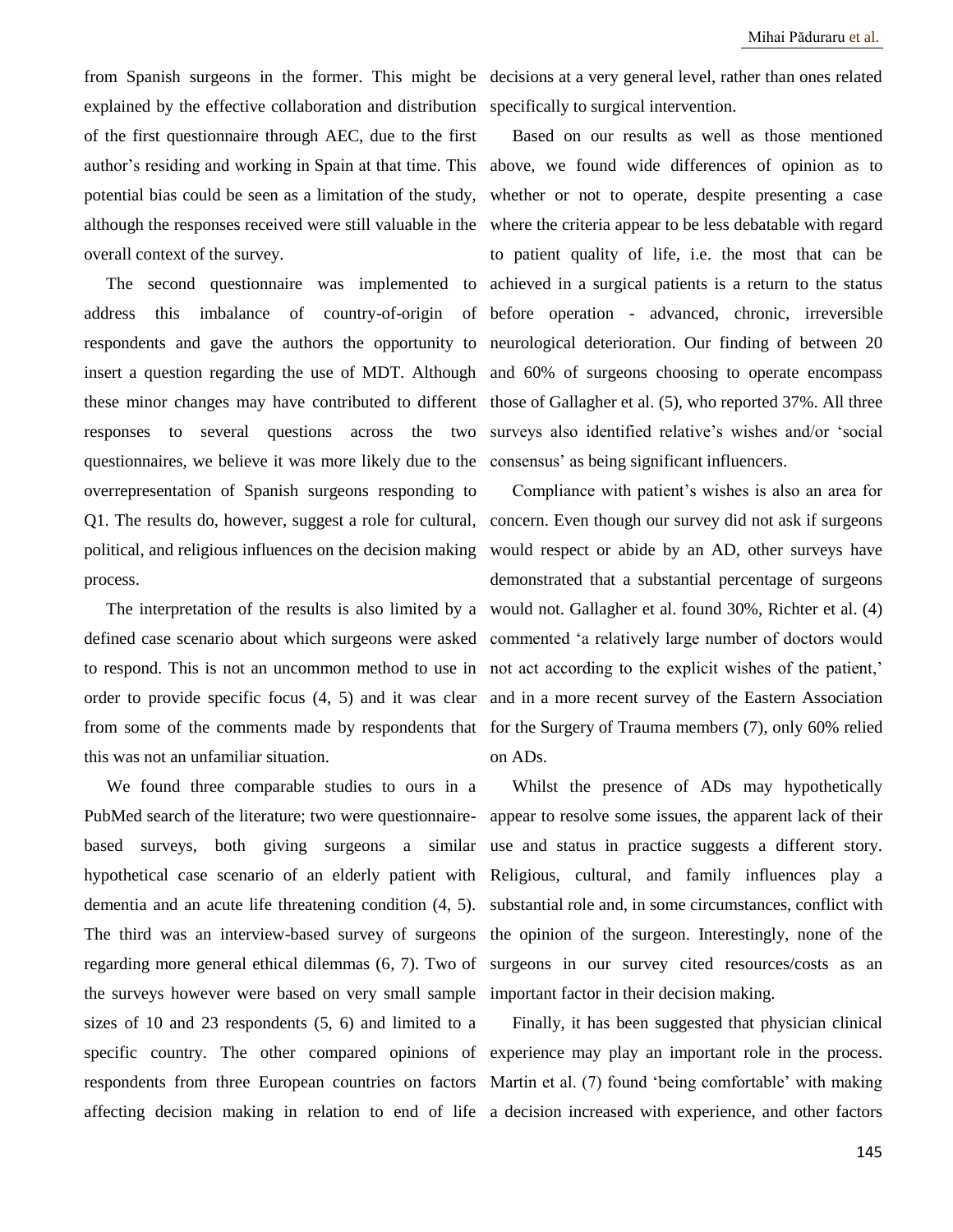Emergency surgery and Limitation of therapeutic effort

were less influential.

#### **Conclusions**

Clear and additional support in the form of *legal and ethical guidance with clinical protocols* for medical and surgical practice in such case scenarios is necessary. Based on comments from surgeons taking our survey, a wider use of *Advanced Directives,* together with *education* about their role and support for patients and relatives in their use, would benefit the patient situation in our scenario.

*MDT* should play a more active role in decision making, to *avoid the potential futility* of surgery in these cases.

The concepts of *LTE* and *quality of life* need wider understanding and more consistent application, as the long held practice of prolonging life at any price is no longer considered valid.

This survey provides a base from which to investigate some of the issues raised further in relation to LTE and the range of case scenarios to which this might apply.

#### **Annex:**

Samples of surgeons' additional comments about the **References** issue include:

*"It is clear that, due to the aging population,* (we) *will find ourselves more often with these situations"*

*"Little law protection against limitation of therapeutic effort. Little social understanding in some advanced cases"*

*"Because nothing is protocolized and every case is different, sometimes you have personal ethic controversies"*

*"Cultural and religious beliefs of the relatives are especially imposed"*

*"I have to mediate between the system, the patients and family situation"*

*"Common sense depends too much on personal experience. We should keep researching about these situations"* 

Examples of changes surgeons think are necessary include:

*"The need for protocols / guidelines / directives at a national and or hospital level"*

*"Raising awareness and promoting the use of Advanced Directives"*

*"Education of medical professionals and the public around the issues and expectations"*

*"Emergency doctors should not always call the surgeon for cases like this. They should avoid giving false hopes to family members."* 

*"A protocol is necessary, however it will be difficult to make it. Every patient is different. "*

### **Appendix 1&2:**

*Q1:* <https://goo.gl/forms/LkubsCjtJa1rdoNz1>

*Q2:* <https://goo.gl/forms/6wsPA80Qm3oE9zqo1>

- 1. Borsellino P. Limitation of the therapeutic effort: ethical and legal justification for withholding and/or withdrawing life sustaining treatments. *Multidiscip Respir Med*. 2015; 10(1):5. PMID: 25705381, DOI:10.1186/s40248-015-0001-8
- 2. Zenilman ME. Surgery in the elderly. *Curr Prob Surg.* 1998; 35(2): 99–179. PMID: 9501842.
- 3. González-Martínez S*,* Martín-Baranera M, Martí-Saurí I, Borrell-Grau N, Pueyo-Zurdo JM. Comparison of the risk prediction systems POSSUM and P-POSSUM with the Surgical Risk Scale: A